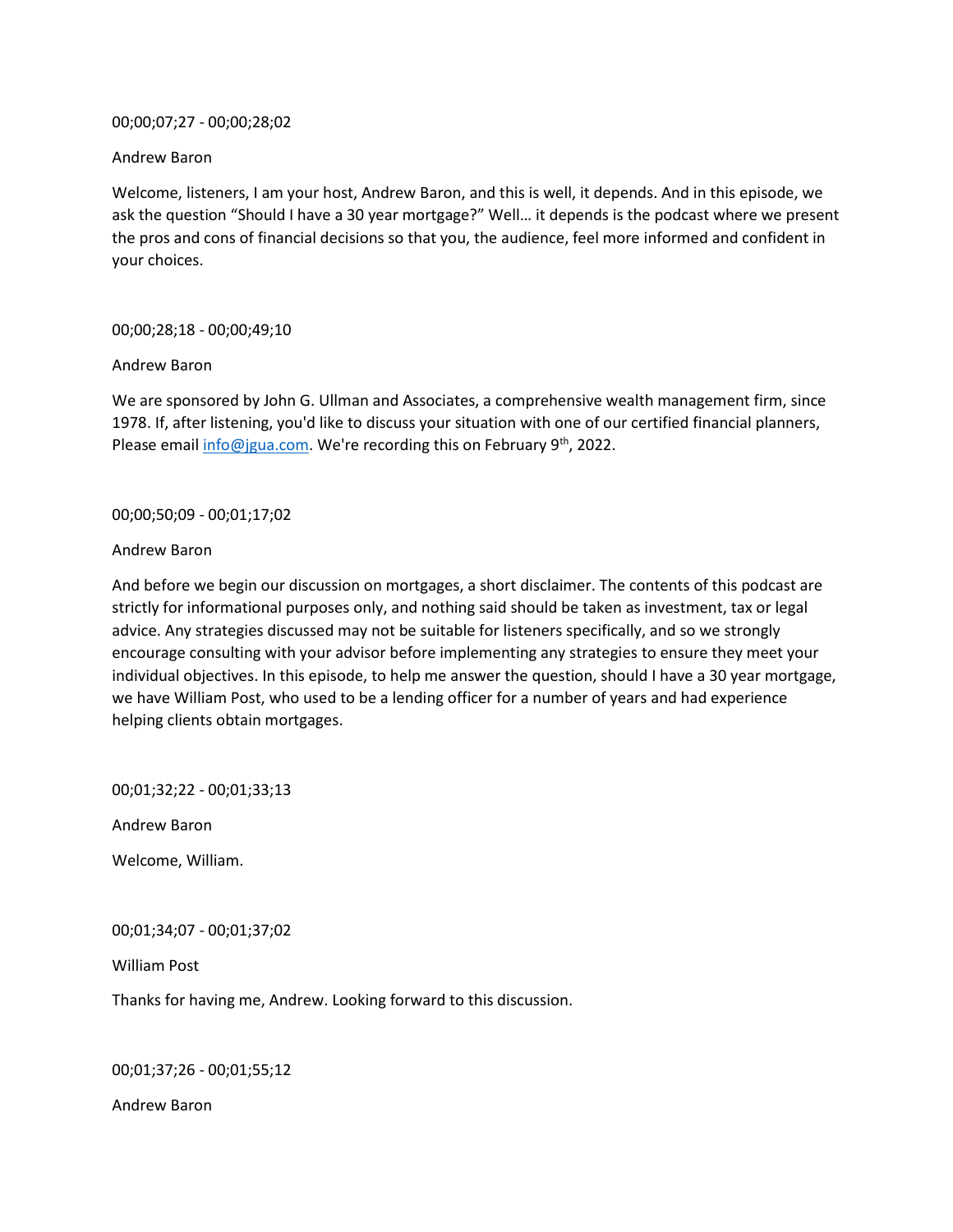Approaching this question, since it is a point of debate on the terms, the 30 year mortgage versus a shorter term, compared to a 15 year mortgage, let's have William start us off by comparing the hard and soft approaches of this topic.

00;01;57;02 - 00;02;11;10

William Post

Absolutely, Andrew, so when I would work with either present clients or past customers of mine, they would always pose the question 'What is the right term for me?' Just like the titling of this podcast, well, it depends. It's the truth.

00;02;11;10 - 00;02;35;01

William Post

It depends. We have to understand what's all involved with this conversation. I liken it to how individuals have soft and hard skills. Soft skills are the more people and life skills, hard skills are the technical skills. So when discussing mortgages, you have the hard information, that's the math behind it, which we'll discuss in just a second

00;02;35;10 - 00;02;50;19

William Post

And then the other part of it is the life part of it. And they don't always communicate on the same line. And depending on where you're at, will tip the scales as to whether or not we should make a mathematical decision or a life decision.

00;02;51;04 - 00;03;08;11

William Post

On the math side, typically, when you go for a loan of any type, the longer the loan term, the higher the interest rate. Simply because the bank is accepting more risk over a longer period of time and they want to collect that risk based and they do that through higher interest rates.

00;03;08;23 - 00;03;30;29

William Post

The inverse is true as well. The shorter the term, the lesser the interest rate. What makes this conversation so interesting? As of late, you don't see a huge difference in that gap. So as of today, a 15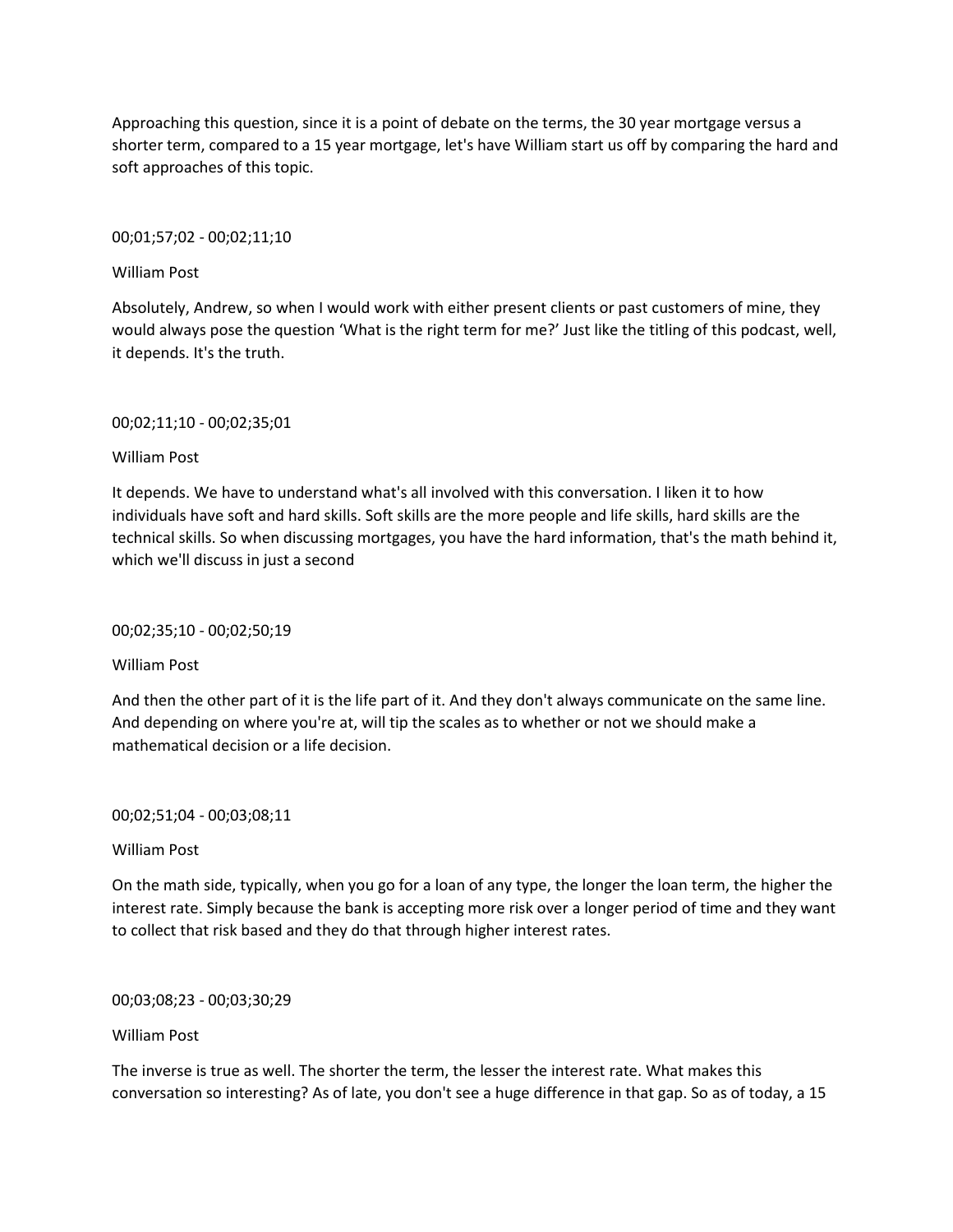year mortgage, somewhere between 3.3% and pushing 4% where anything above that 15, so you're going 15 to 30 year,

00;03;30;29 - 00;03;52;11

William Post

that interest rate is right at around 3.9 to low 4's, depending on the day. Well, this makes for a very interesting conversation because previously there is usually a much larger gap in interest rates, where a 15 year loan was substantially less than a 30 year loan.

00;03;52;20 - 00;04;11;09

William Post

Well now the interest rates are, for all practical purposes, rather flat. So it's changed the whole dynamic of this conversation, specifically the math behind it. An observation that I have made is a 20 year mortgage, basically the same rate as a 30 year mortgage.

00;04;11;23 - 00;04;26;15

William Post

Normally, the rates drop off in blocks of five, well that hasn't been the case recently. So if you're having the discussion whether I should take a 20 year loan versus a 30 year loan, well, interest rate has been an almost zero factor in that conversation.

00;04;26;15 - 00;04;40;18

William Post

It's been mostly budget focused because there isn't an interest rate benefit in that scenario. And really, you could almost have the same argument by today's standards because a 15 year loan is only at about 3.3 and a 30 year is at about 3.9.

00;04;40;18 - 00;04;45;23

William Post

There's not a huge gap of a difference there, which leaves room for a lot of discussion.

00;04;46;18 - 00;05;05;11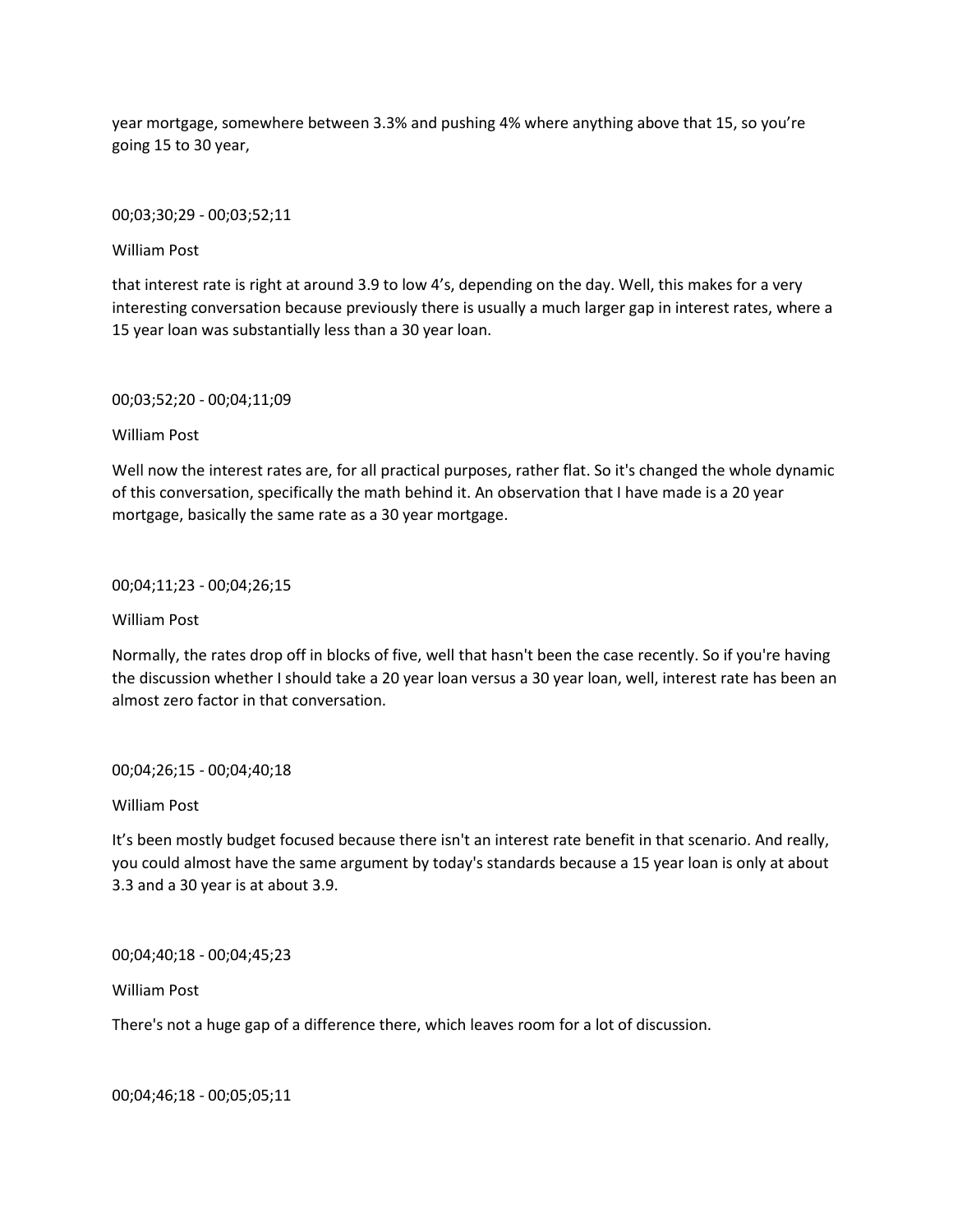## Andrew Baron

I guess I'd like to start getting into the comparison point of it. So if we look at it under the microscope of how much is the loan going to cost, the 30 year mortgage over the lifetime of the loan costs substantially more than the 15 year mortgage.

# 00;05;06;02 - 00;05;25;02

## Andrew Baron

However, we as planners actually like to look at the bigger picture, not just the loan. So the piece that's missing from the equation is what we call the opportunity cost. So the 15 year mortgage is going to have double the premium cost essentially than the 30 year is.

## 00;05;25;24 - 00;05;39;29

## Andrew Baron

And if your interest rate difference are low, like we are in this current environment, you're maybe guaranteeing yourself a 3% rate of return versus taking the risk and investing in stock market and potentially outperforming that.

### 00;05;40;28 - 00;05;52;15

William Post

So I actually did the math on that, Andrew. So that's a great segue. If you were to take a 100,000 dollar mortgage and do a 20 year loan versus a 30 year loan analysis, I did some of those numbers for us.

### 00;05;52;17 - 00;06;16;16

### William Post

This is based off of a 20 year rate at 3.5 and a 30 year rate at 3.9. So there's a marginal difference there, a marginal benefit. When you do the math, as for the monthly payment, the 30 year monthly payment is \$471, and the monthly payment for the 20 year loan is \$580, which is 109 dollar difference

### 00;06;16;16 - 00;06;41;05

# William Post

And again, this is on a \$100,000 loan. Over the lifetime of those two loans, you're going to pay about \$30,000 extra in interest for the 30 year loan. Sounds like a lot of money, right? \$30,000 is real money, especially when comparing it to \$100,000 principle - 30%, whatever the total loan difference.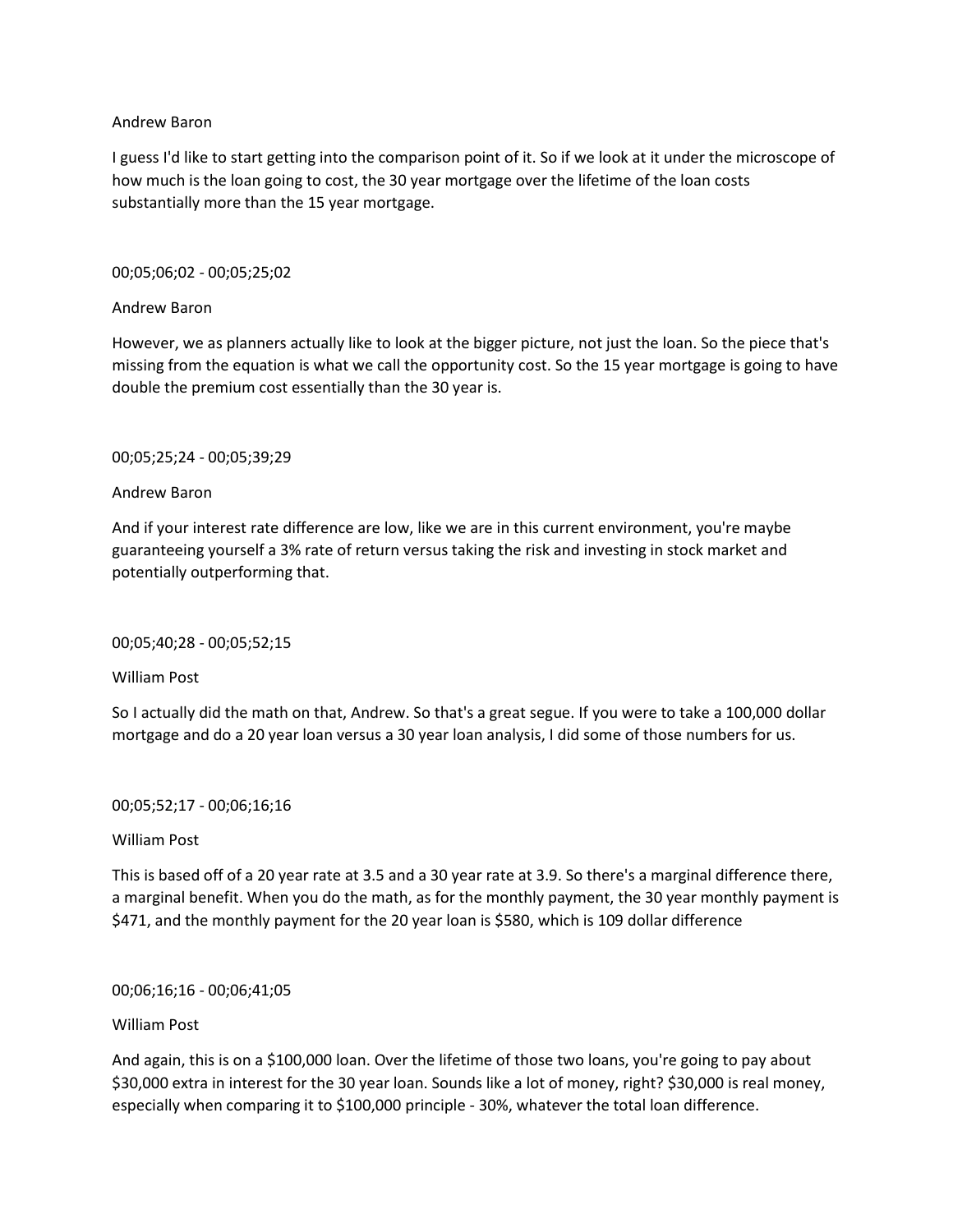00;06;41;05 - 00;06;41;13

Andrew Baron

Yeah.

00;06;41;14 - 00;07;02;02

William Post

Right. Exactly. Yeah, that's typically how it works. But if you're to take that \$109 difference over 20 years and invest it in the market and only earn 5%, which is not hard to do at the moment. You're going to make that.

# 00;07;02;22 - 00;07;22;06

William Post

Yeah. Correct, correct. I picked the low number. You're going to make \$45,000 over that 20 years, and that's assuming you start that investment account, \$109, and you make \$109 monthly payments to it. So even just right there, yes, the 30 year mortgage costs more in interest.

00;07;22;06 - 00;07;44;14

William Post

But if you were to reallocate those dollars and put it into an investment vehicle of any type earning 5% over that 20 year window. Net positive \$15,000 and that's just on the simple math portion of it. Never mind talking about how inflation plays into this, how the housing price index plays into this, how the US dollar plays into this. Those are other parts of the conversation that I feel like we have to have outside of just the transactional numbers of doing a loan versus investing the dollars.

00;07;57;15 - 00;08;15;12

### Andrew Baron

The other thing I like to think about is no one says you're trapped into only making the minimum payments if you chose that 30 year loan. Right? Many times they let you pay additional principal or another trick that you hear about is paying every two weeks.

00;08;15;13 - 00;08;29;03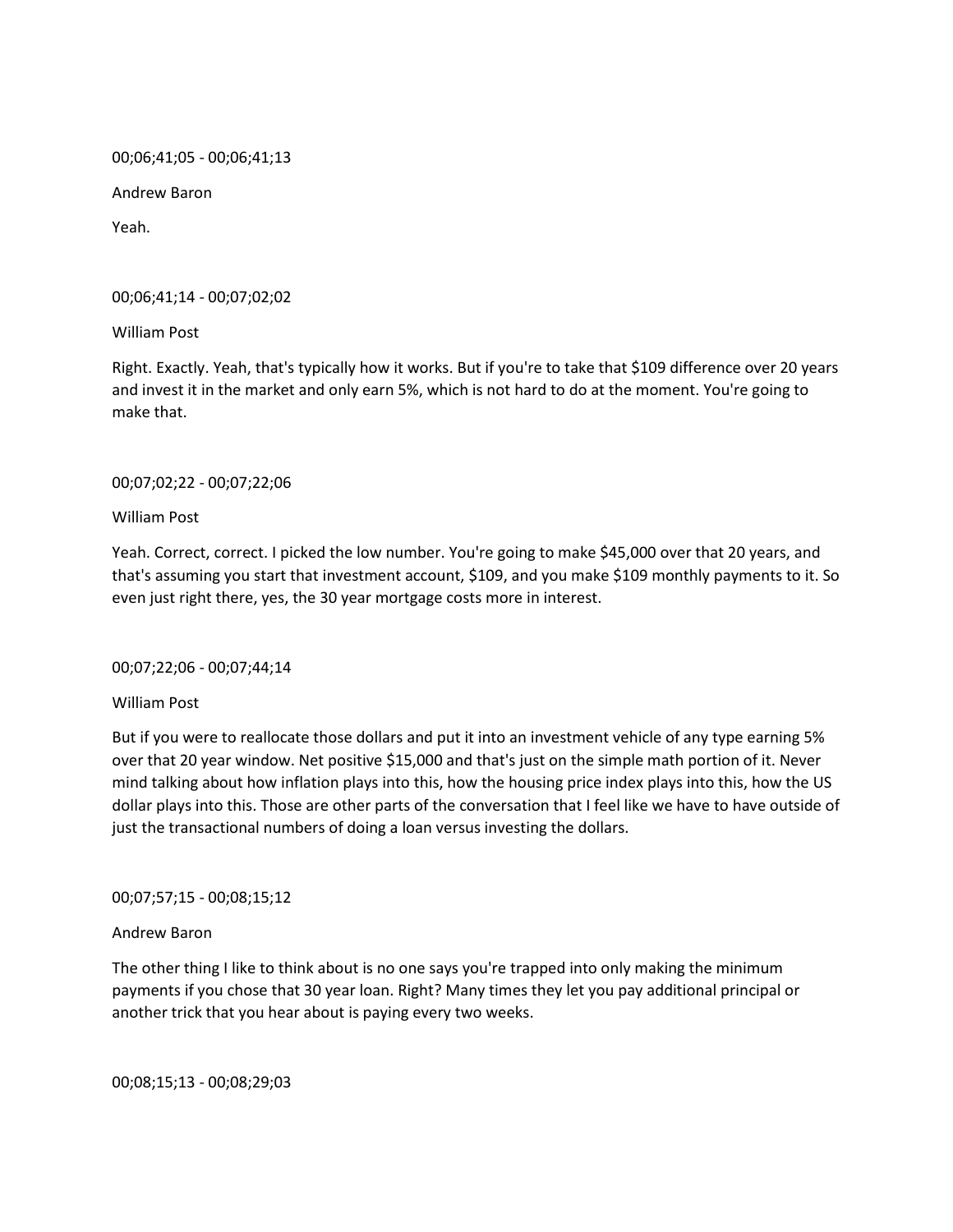### Andrew Baron

So over the course of a year, you actually will at 13 full payments then instead of just twelve. So that's another way you can kind of accelerate your mortgage without really putting too much difference than you are already planning on it.

## 00;08;29;29 - 00;08;43;20

# William Post

Yeah, that's, that's an excellent point, Andrew. I would frequently tell individuals that especially with the interest rates, the way they are again, there's not a big difference between the shorter term mortgage rates and the longer term mortgage rates.

## 00;08;44;05 - 00;09;04;13

## William Post

Once you put a note together, you're bound to that note. You can always pay extra. You can't pay less than the terms of that note. If you want to tackle this in 20 years, awesome. Let's put together a 30 year note and set up an automatic payment that will pay this down in 20 years.

### 00;09;05;08 - 00;09;22;13

# William Post

What I like about that is if life happens, you can always default back to the minimum payment. Let's say you're paying a few hundred dollars more on any given month in order to pay down the loan. But then life, something happens with life where you need the budget freedom.

### 00;09;22;14 - 00;09;40;03

# William Post

Maybe you're changing jobs and there's a lag in your paychecks. Maybe you've had some unexpected medical costs and you're having to pay co-pays more than you normally do. Maybe your auto insurance went through the roof because your child had an accident or you added a child to your policy.

00;09;40;03 - 00;09;55;17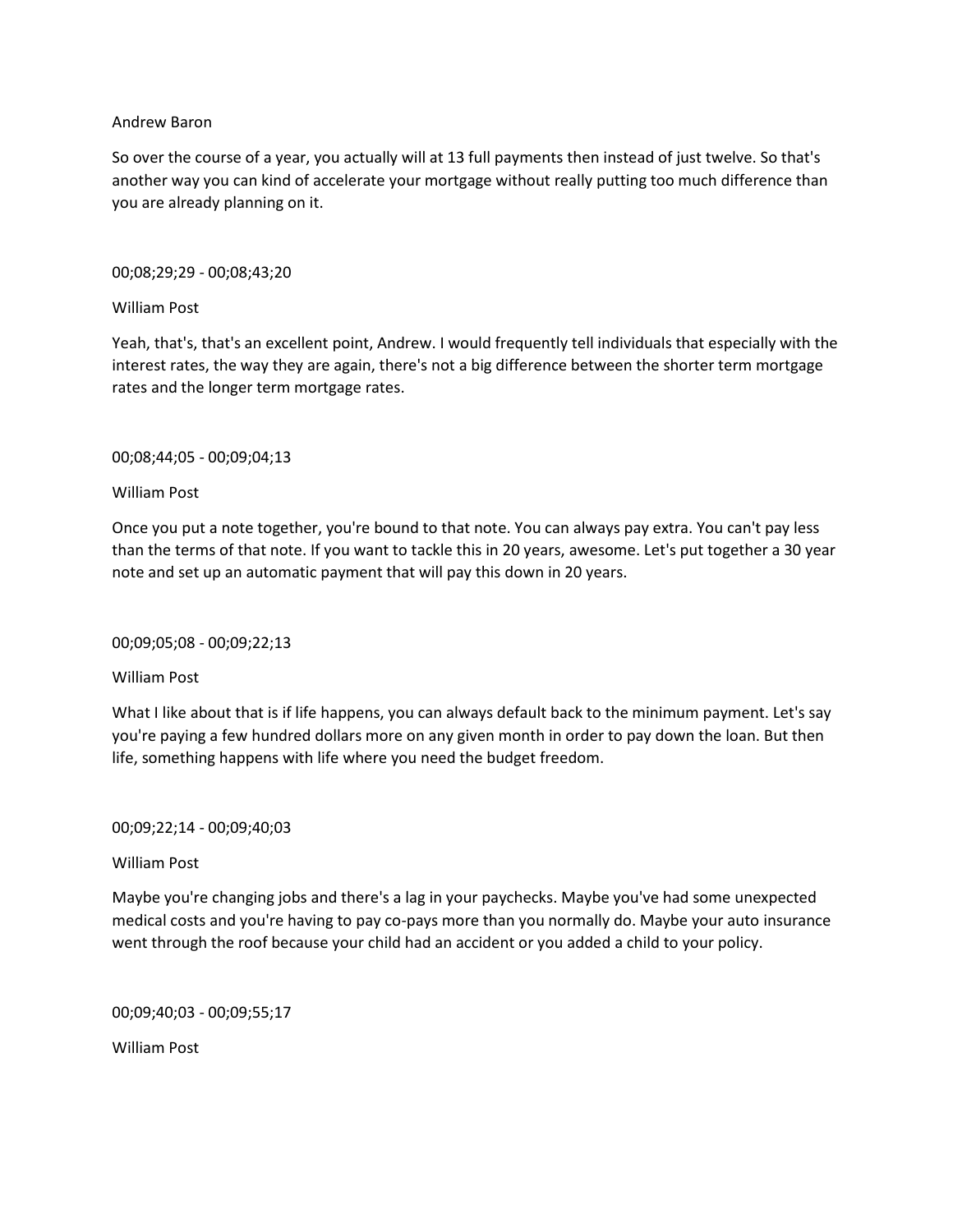And now you know your budget, which was really friendly before, now just got rocked. Well, now you can go backwards. You have that kind of savings window there that you can utilize now, whether it's temporary or long term, you have the flexibility to make that choice.

00;09;56;01 - 00;10;13;08

## William Post

It's the same conversation, even with life insurance, you know, getting a larger policy and life insurance. And then and then over time, maybe shrinking that death benefit as needed versus having to increase the death benefit. You know, the only the only way you're going to change the policy or change the mortgage is to rewrite it.

# 00;10;13;22 - 00;10;24;05

## William Post

And those are always at a future date where the numbers are unknown. They could be higher, they could be lower. And we have to make decisions based off what we have in hand today because the future is unknown.

### 00;10;25;06 - 00;10;41;28

# Andrew Baron

We've been discussing longer term loans, I wanted to get into some of the more obscure ones or I guess, uncommon ones such as, you know, maybe 5/1 ARMS, those adjustable rates. Could you talk about when those fit people better versus these 30 and 20 mortgages we've been talking about?

### 00;10;44;07 - 00;11;02;25

# William Post

Sure. So those types of loans tend to be a little scary for most people. Most people like a fixed interest rated note because there's no chance of it changing down the line. It's easy to budget for. It's easy for us to wrap our heads around.

# 00;11;02;25 - 00;11;24;20

# William Post

There's fewer moving parts. But a one or three or five year ARM, they're not bad options, particularly in a lower interest rate environment. For a one year ARM, your loan is fixed. Your interest rate is fixed for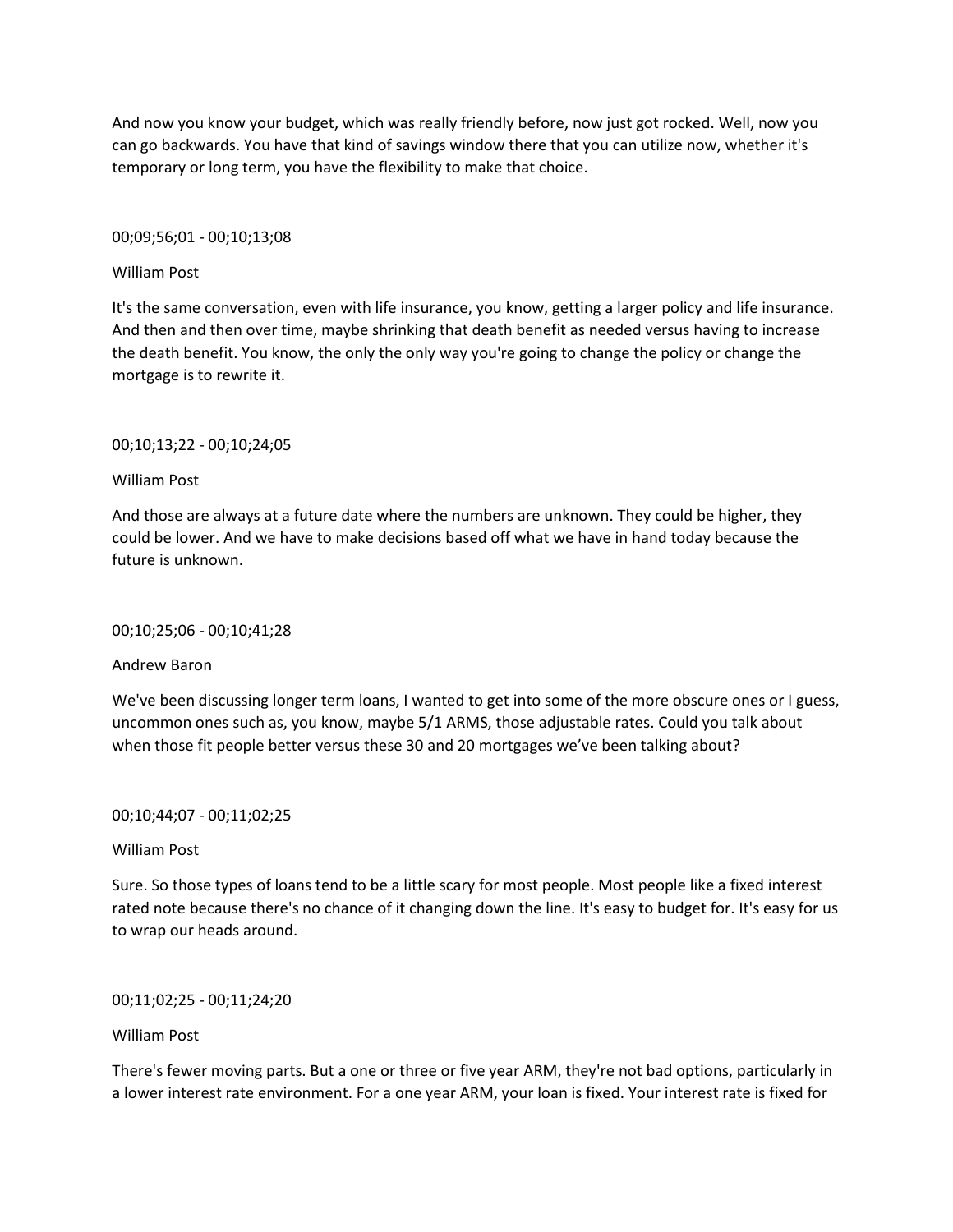one year and then the financial institution will put an index around it at after twelve months, where the rate may go up or down, potentially, based off of whatever, whatever that bank uses to set that index. And it can only go plus or minus by a fixed amount. You know, you're not going to go from paying 3% typically to 10% after that time horizon has expired of one year, three year, five year, whatever you have set up.

## 00;11;43;04 - 00;12;01;13

## William Post

Where are these a good fit? Well, the rates that we were just discussing are part of the conforming market. And with the conforming market, your house, your credit, your debt to income, all these things have to fit within a nice little box in order to qualify for those rates. Well, sometimes that's not the case. Perhaps you're buying a house that needs some fixing up. And it has some details to it right now that exclude it from being qualified from those markets.

## 00;12;19;02 - 00;12;32;11

## William Post

Some examples could be maybe the type of siding, maybe the type of wiring that's in the house, maybe it's unfinished, maybe, as you know, the contractor started the house, but never finished the house. It has to be a finished property to conform.

# 00;12;33;04 - 00;12;52;27

### William Post

Maybe there's too much land associated with it. Not all conforming markets like houses that are on large pieces of land. You know, these are these are all things that kind of fall outside of the conforming rules. Well, that's when these other loans may be advantageous, they're typically an in-house product.

# 00;12;53;07 - 00;13;14;18

### William Post

So the underwriting process is typically less than a conforming product. They also give you a window to be able to maybe make the House conform. So if the House needs finished, you sign it up for a one or three year ARM, which gives you a time window to be able to fix the house and then before it adjusts, you refinance it to a conforming rate. That's one example that you can do. But let's say that it doesn't have to do anything with the house. Maybe it's more credit sensitive. Maybe your credit score isn't as high as it would need to be to be able to qualify for those conforming rates.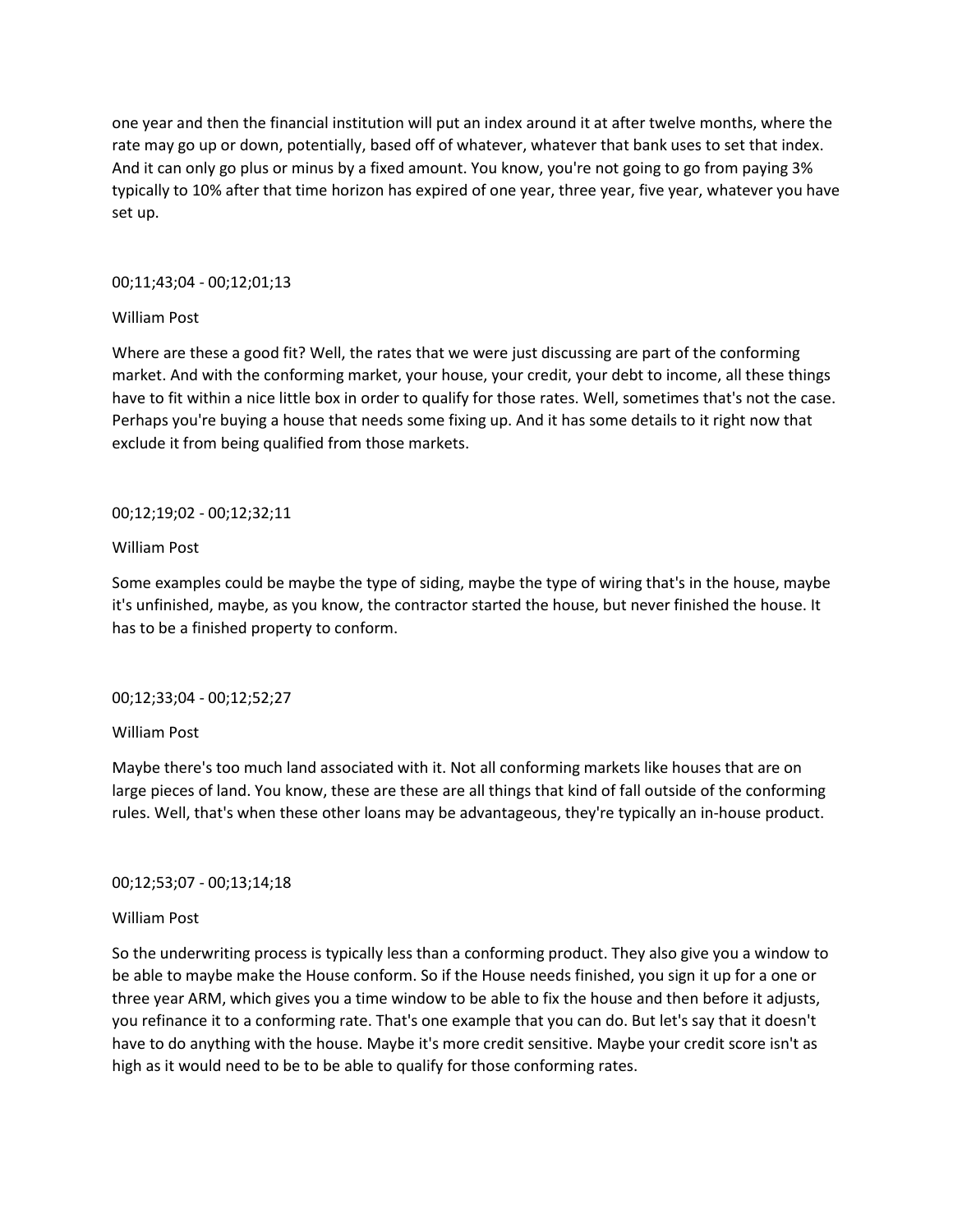00;13;32;20 - 00;13;48;11

William Post

So, for example, typically the cutoff is, if you're able to have a 680 or above score for credit, you're typically able to qualify for the better rates. But life happened and you have a lesser score. Maybe credit cards are bringing you down.

00;13;48;15 - 00;14;01;29

William Post

Maybe there's some missed payments on a school loans that are accidental but had happened. They went 30 days past due. Maybe some unwanted medical bills showed up on your credit report. These are all things are very practical and they happen to good people.

00;14;02;00 - 00;14;13;18

William Post

It's not always bankruptcies on your credit report, and that's why it's tanking down. Some of these are just real life situations. Maybe your credit score is at a 650 and you're not able to qualify for those great rates.

00;14;15;00 - 00;14;27;18

William Post

But you can qualify for a one year ARM. And then during that period, we work together to increase your credit score to where it needs to be. And then we rewrite the loan and get you a fixed rate.

00;14;27;28 - 00;14;43;17

William Post

Sometimes these ARM rates are actually better than what's going on in the conforming market. You can get yourself a 15/30 year mortgage at three and a half, 4%. Well, maybe there's there's an offer right now, two and a half percent one year ARM.

00;14;44;20 - 00;14;55;03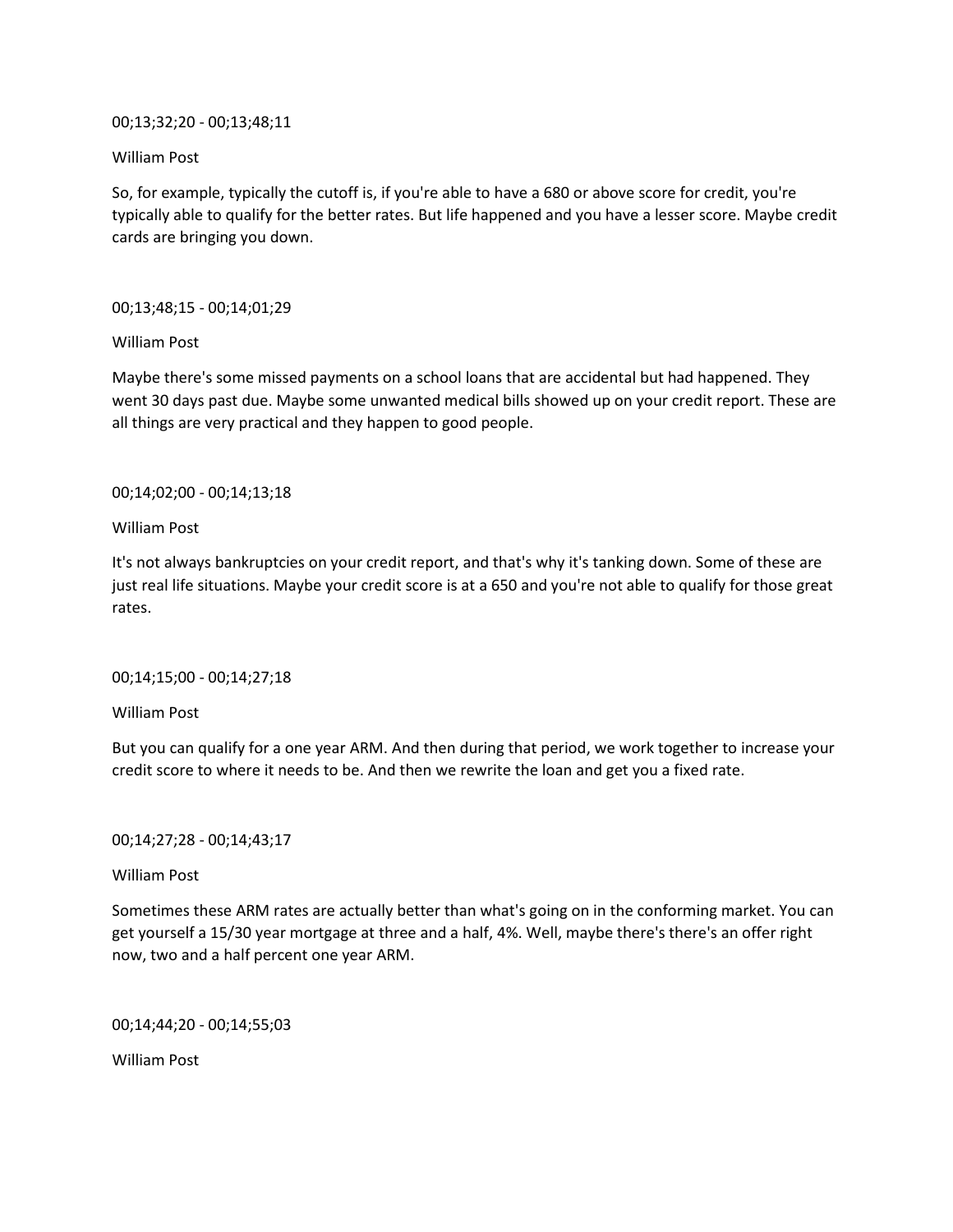Well, if you're if you're buying a house, but you know, you're only going to be there short term and it's within that one year, three year window, well take advantage of the lower rate and the lower housing costs typically.

00;14;55;18 - 00;15;09;04

William Post

That's assuming, you know that you're only going to be either temporarily or maybe you're buying a house and you have intention of transferring it to your children in the future. So you're buying it. You know you're going to be transferring it to them within that time window.

00;15;09;17 - 00;15;19;25

William Post

Well, take advantage of some of these other programs that are out there. We don't have to be fixed loan or nothing in order for it to be a good fit and a valuable option for you.

00;15;20;10 - 00;15;39;10

Andrew Baron

That was a good summary. I think especially with people, I think almost default to those earlier options. It's good to give some perspective. I think, especially the one about people that might be buying at a hot job markets where rentals are really high and they really don't anticipate staying for 10, 20 years, but long enough that maybe it makes sense that buy a home. Adjustable rate mortgages really might be much more preferable. So it's definitely something to consider.

00;15;47;10 - 00;15;56;19

William Post

That's even an interesting topic, too, if you had to guess, Andrew, how long would you say the average person owns their home? In America.

00;15;57;08 - 00;15;59;00

Andrew Baron

I think it's eight years?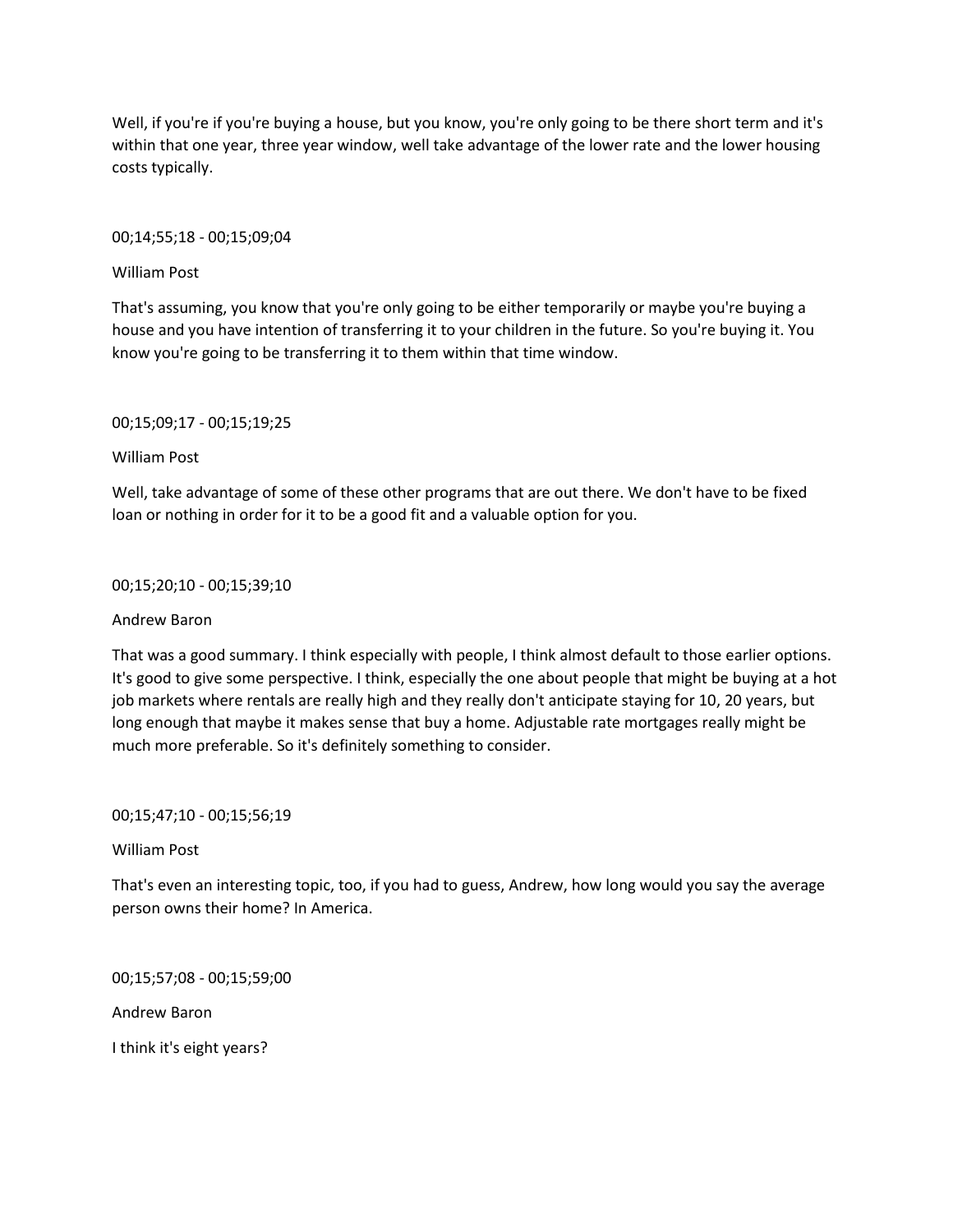00;15;59;29 - 00;16;19;03

William Post

It's 16.

Andrew Baron

OK.

William Post

And the average individual will go through three homes in a lifetime. Which to me, paints a whole different perspective picture as well talking about, and this is where the hard numbers and the life, the soft life parts really come together, right?

# 00;16;19;16 - 00;16;40;20

William Post

You're signing up for a loan. What's the probability that you're actually going to be paying that thing off? No, it's really low, yeah, I mean, even if you're signing up for a 20 year loan, on average, we're selling our houses every 16 years, so you're not going to be able, you're not going to see the end pay off of that. So and while that's going on, mind you, your house has been appreciating, typically. I looked up recently where there was a chart that showed the inflation rate over the past 30 years. It also compared that to the housing price index.

00;17;00;05 - 00;17;26;15

### William Post

Well, the housing price index has outperformed inflation substantially over that whole time, even when we had that, what was it, the 2008-2010 mortgage crisis period where mortgages or housing prices tanked. It never fell below the inflation rate. Which means even when things, now this is just over the past 30 years, which means that during that time, like houses have appreciated and kept up with inflation. Right now, inflation is a really hot topic because right now inflation is at what, at six, 7% right now, which is admirable.

00;17;37;22 - 00;17;38;00

Andrew Baron

Depending on how you measure it, yeah.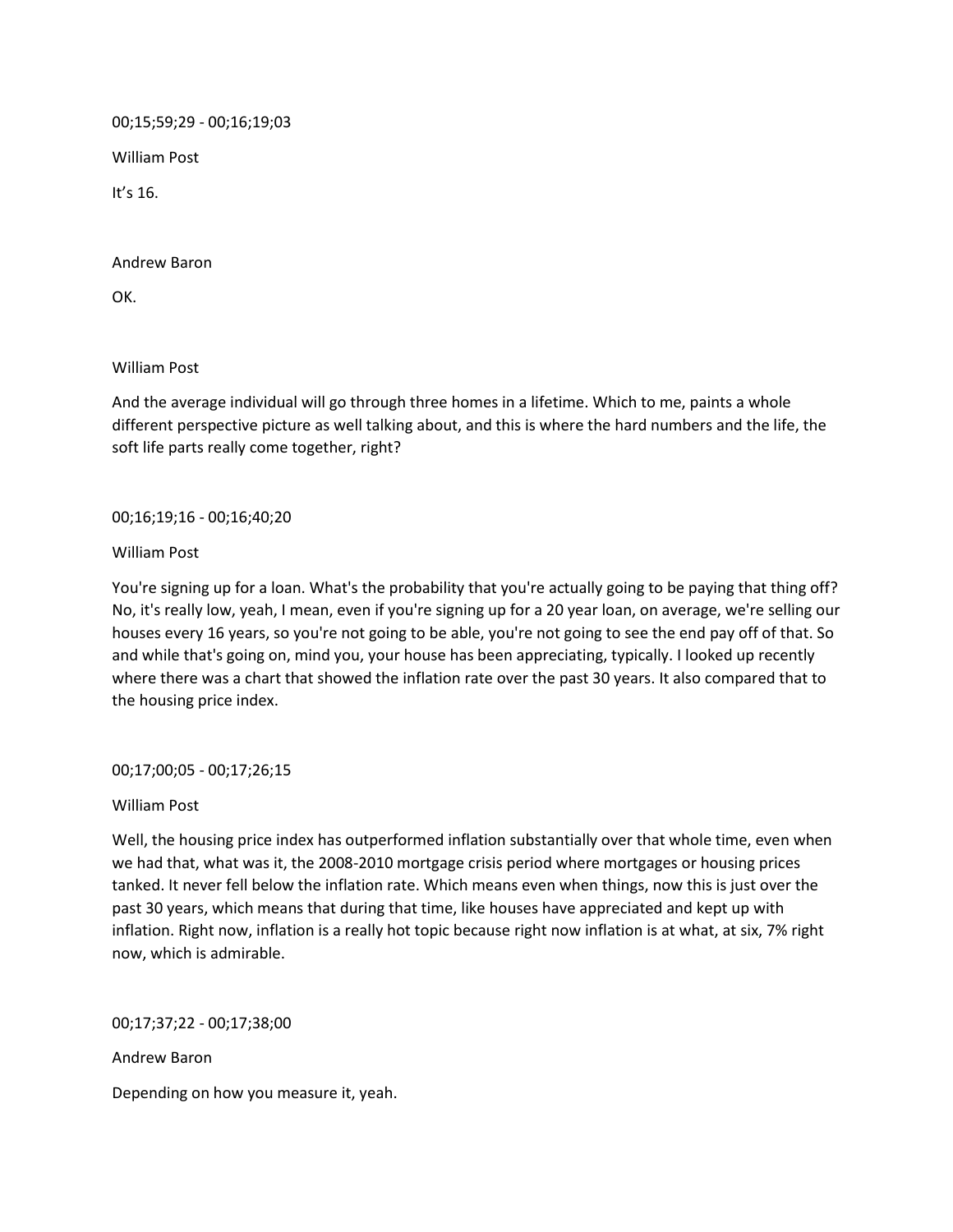### 00;17;38;14 - 00;17;47;23

## William Post

Yeah, depending how you measure it. But over over the past 30 or so years, it has been between, what, one and 3% on the high side.

00;17;48;11 - 00;17;52;29

Andrew Baron

Well, let's say, especially since 2008, we've been at very low prices. So nearly 20 years.

00;17;53;00 - 00;18;06;28

William Post

Yes. Yeah. And that's and that's important because particularly when you're talking about, what did you say, opportunity cost earlier?

Andrew Baron

Yes

William Post

Well, let's talk. Let's talk about how time value of money and how this plays into interest rates.

00;18;07;02 - 00;18;27;10

William Post

Right. So typically, inflation and the dollar value, they kind of work against each other. So when inflation is high, your dollar is worth less. When inflation is low, your dollar is worth more. What's that mean, practically? Well, the dollars you have today are worth more than dollars you have tomorrow when it comes to spending power.

00;18;27;27 - 00;18;41;27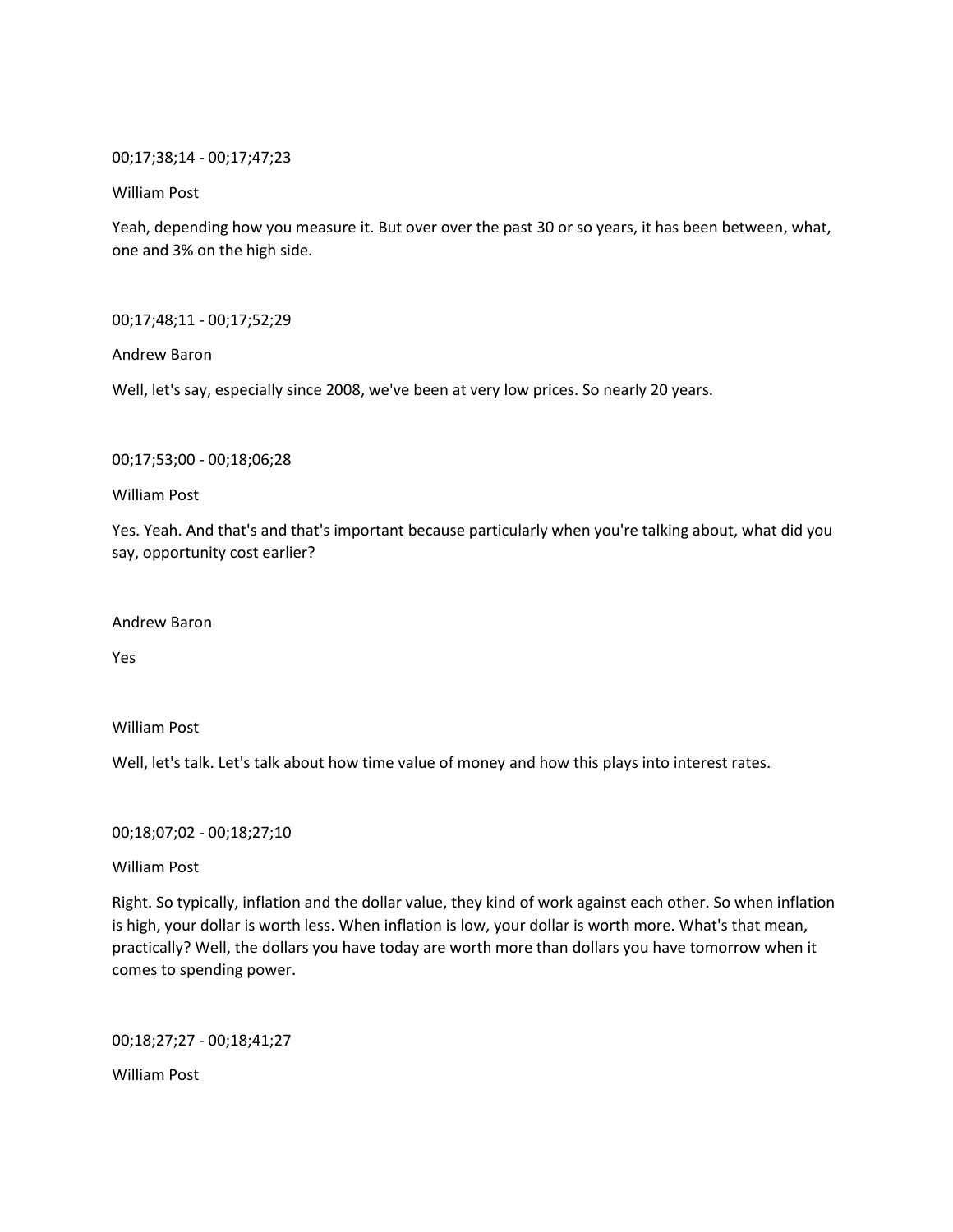We're talking about budgeting and we all, you know, if we think about that, that makes sense. I look at how much I used to pay for my cell phone bill back when cell phones first came out. Compared to how much I'm paying now, I'm paying a lot more now than I did then, right?

## 00;18;42;12 - 00;19;03;15

## William Post

Well, how does this how does this relate to mortgages? When you sign that dotted line you're signing at today's dollar cost, it's locked in. Over time, things are becoming, things are going to be more expensive. If you're able to lock yourself in to a three and a half percent rate like that's on today's dollar.

## 00;19;04;27 - 00;19;23;18

## William Post

So it's really important that we have that budgeting conversation, and we're just, we're intentional and we're smart with our with our dollars because we have to reallocate those dollars to make up for future expenses. And again, houses have traditionally appreciated faster than inflation.

### 00;19;24;04 - 00;19;46;23

### William Post

So know that while you're paying down your debt, every payment you pay, a portion of that goes to principle, which means your, your balance is less. All while your house is slowly appreciating. Assuming, assuming all things considered which puts you in a more equitable position. There's so many layers to the budgeting conversation when trying to figure out these long term debts and other areas to put monies. I'm sure you can give examples of working with clients, particularly in their in their later years, where maybe a mortgage made sense or keeping the mortgage made sense versus paying it down.

### 00;20;01;06 - 00;20;18;08

# Andrew Baron

It's actually funny you mentioned that. There was a couple I was working with where they had quite an expensive property that because of the value, was quite a big portion of their total assets and they probably could have stayed in the home.

00;20;18;08 - 00;20;41;08

Andrew Baron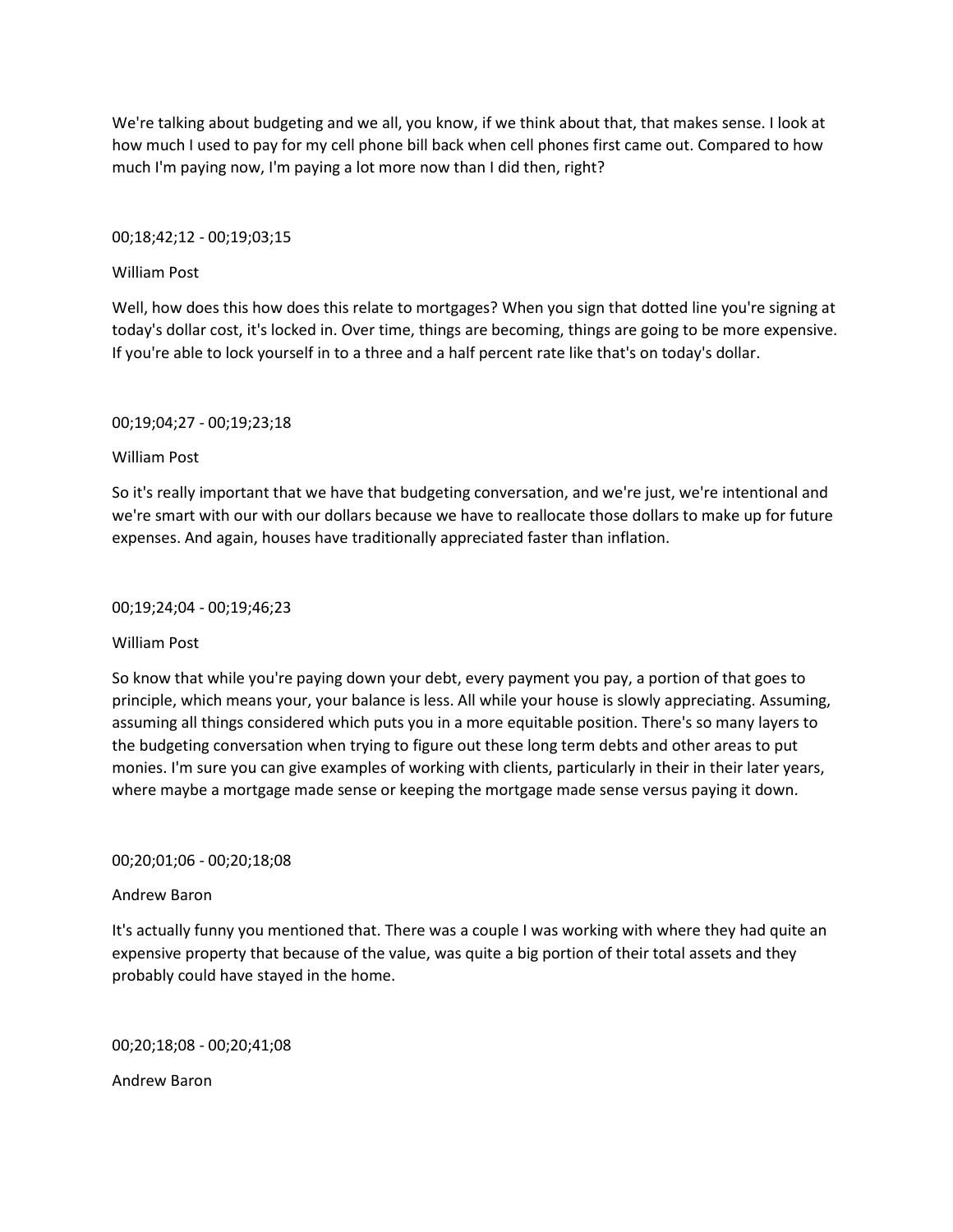And, you know, with Social Security cobbled together, you know, an OK retirement. However, especially because we locked in interest rates at a very low rate, taking equity and doing a cash out refinance made a ton of sense for them because we because we got a low rate we expect over the long term to easily outperform the interest rate and to be able to pay for those mortgage payments out of the cash flow. They were older. So as you were kind of talking about, we don't really plan on paying this mortgage off in 30 years since they probably won't live that long.

# 00;20;52;13 - 00;21;11;06

## Andrew Baron

But for their lifestyle and for their lifetime, everything should work out very nicely for them. So that is something to think about. You can accumulate lots of wealth in your house, so sometimes people do reverse mortgages, but they can have some other risks associated with it.

# 00;21;11;13 - 00;21;16;16

## Andrew Baron

But doing a traditional mortgage or a cash out refinance might be a possible strategy as well.

### 00;21;17;03 - 00;21;39;05

# William Post

Oh, absolutely, especially if you have a home and you're not really looking to sell the house or move out of the house, and you don't have family members that want your house. But maybe there is a way to tap into that value, liquidating that value because I'm sure your kids are more interested in the cash than the actual home, right? So how do we improve the cash?

00;21;43;03 - 00;21;52;06

### Andrew Baron

There's also probate, you know, giving a house, it has much, there's a process involved versus just selling it, giving someone cash.

00;21;52;26 - 00;21;54;11

William Post

Absolutely. Absolutely.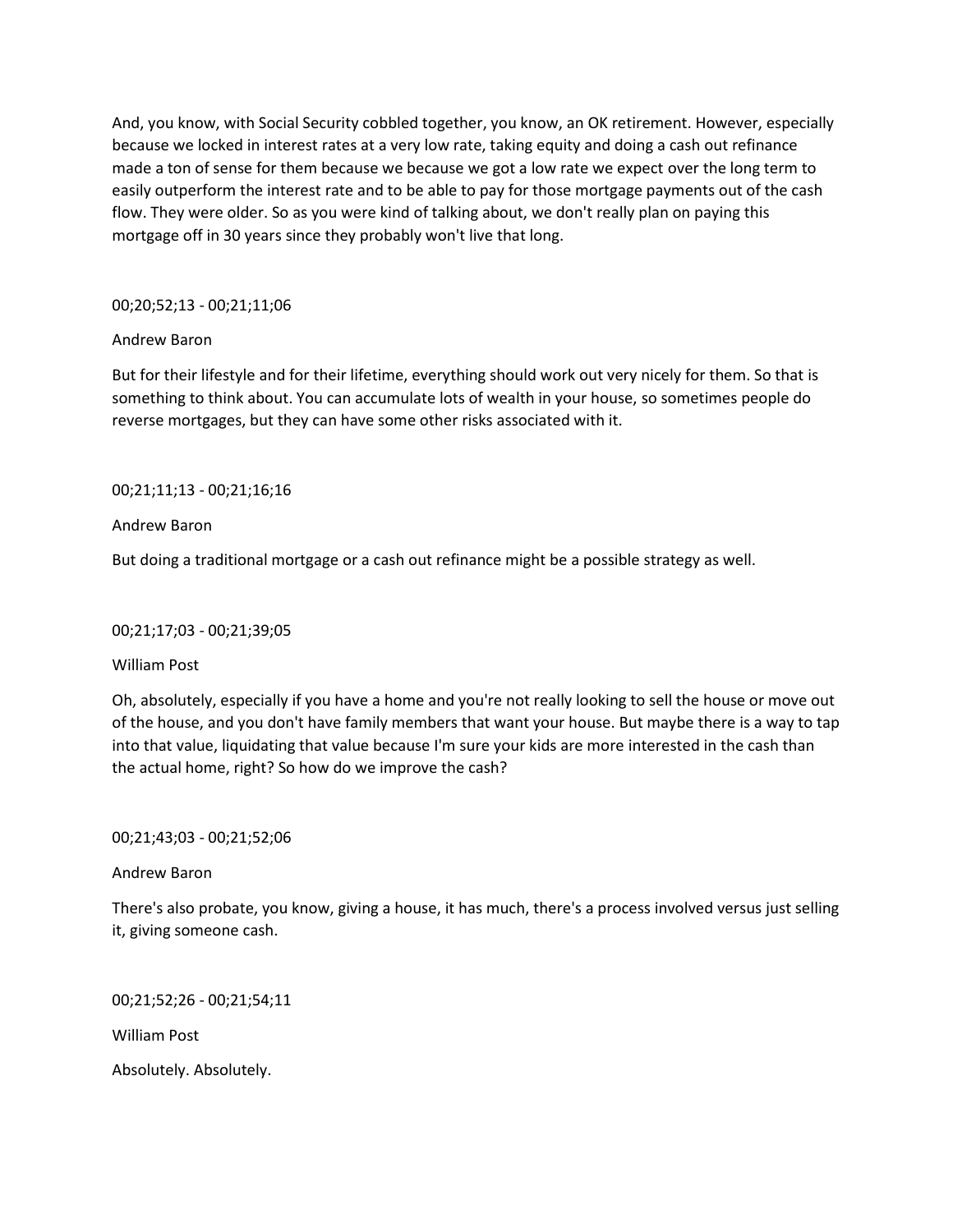#### 00;21;55;15 - 00;22;13;18

### Andrew Baron

We've been talking about low interest rates, and I think you even mentioned that the difference between a 20 and 30 year can be almost negligible. However, in the recent musings of the Fed last couple of weeks, we've talked about interest rate increases. Three, five, I've heard as high as seven rate increases over the course of the year. So besides the bond market, this is really going to see increases in mortgage rates. So the difference between a 30 and a 15 year might actually make, the calculus on that might seriously change twelve months, 18 months from now.

### 00;22;36;08 - 00;22;56;18

### Andrew Baron

So while we're talking about these differences now, we might listen to this podcast a year from now, the differences might actually make sense to go with the 15 year at that point, depending on the difference in interest rates. So it is always important to think about the, you know, the time period you're in and what makes the most sense for you. It kind of just goes back to how we started this, right?

#### 00;23;01;08 - 00;23;20;16

### William Post

Well, absolutely. I mean, most folks I've worked with, they're usually proud to share the stories of, you know, I'm amazed that I'm getting an interest rate now of three and a half percent because I remember when I bought my first home 20, 30 years ago and it was 14%. At the same time, my CDs and my bank were also earning 15%, right? And so that that shows to your comment about understanding the timing that we're in. You can't have the same "30 year debts are all bad, short term debts are all good", without understanding the time window in which, which you're in.

00;23;39;23 - 00;23;54;22

### William Post

Because if we go back to something that would resemble more of where we've been in the past, we're going. We're going back a long time, mind you, and we've been in a low interest rate market for a while now, and we've always talked about, well, the rates have to go up right, they have to go up. Well, they haven't.

00;23;55;05 - 00;24;08;22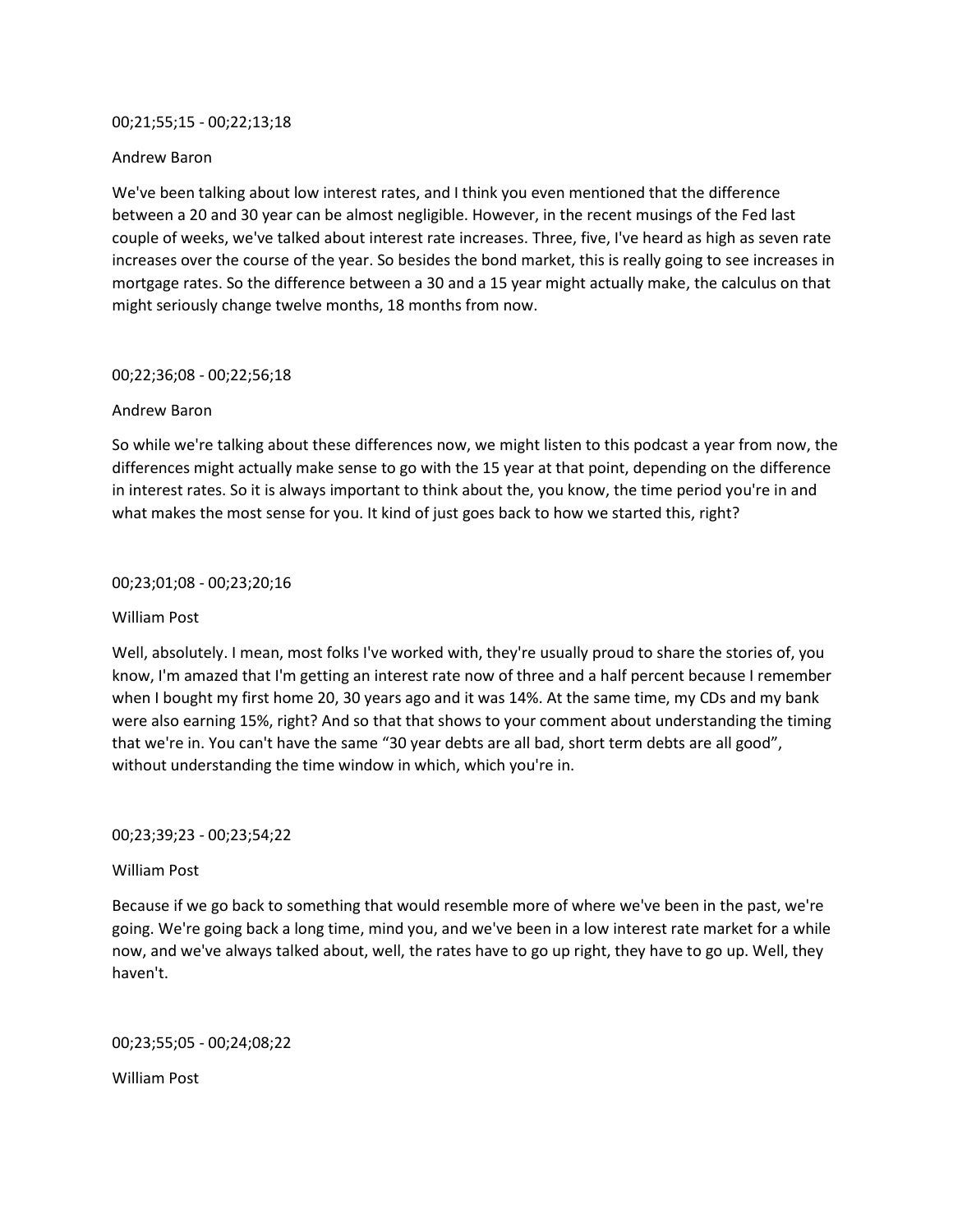Now that we've just put all the stimulus money into the economy, the government and the Fed, they have to account for that. So now we're at the most realistic point that we've ever been, where it's very likely that interest rates will go back up.

00;24;09;01 - 00;24;25;03

William Post

Does change the, the dynamic of the conversation compared to what we said previously. But at the present, it makes for a very interesting conversation and there's a lot more opportunities in a low rate environment than there are with a higher rate environment.

00;24;26;07 - 00;24;28;13

Andrew Baron

Well, really appreciate you coming on the podcast.

00;24;30;02 - 00;24;34;03

William Post

Thank you for having me. It's a great topic, and I look forward to the next one.

### 00;24;35;08 - 00;24;55;07

### Andrew Baron

In conclusion, questions you should be asking yourself are what are my money priorities? Do I want lower monthly payments or do I want a lower interest rate? And this question has to be balanced with what other opportunities am I giving up by putting a lot towards home costs?

00;24;56;08 - 00;25;20;19

### Andrew Baron

Then there are lifestyle priorities. Remember that a longer term mortgage has lower monthly premiums, but you can pay more. This gives you flexibility. So the question you should be asking yourself is, are you interested in this flexibility? Another question you should be asking is how long do you realistically think you're going to live in the current home? And then another question is, if you're considering thirty-year mortgages, would be, would you have trouble obtaining a 30 year mortgage? And would you possibly be better suited by a different loan? So to answer the question, should I have a 30 year mortgage?